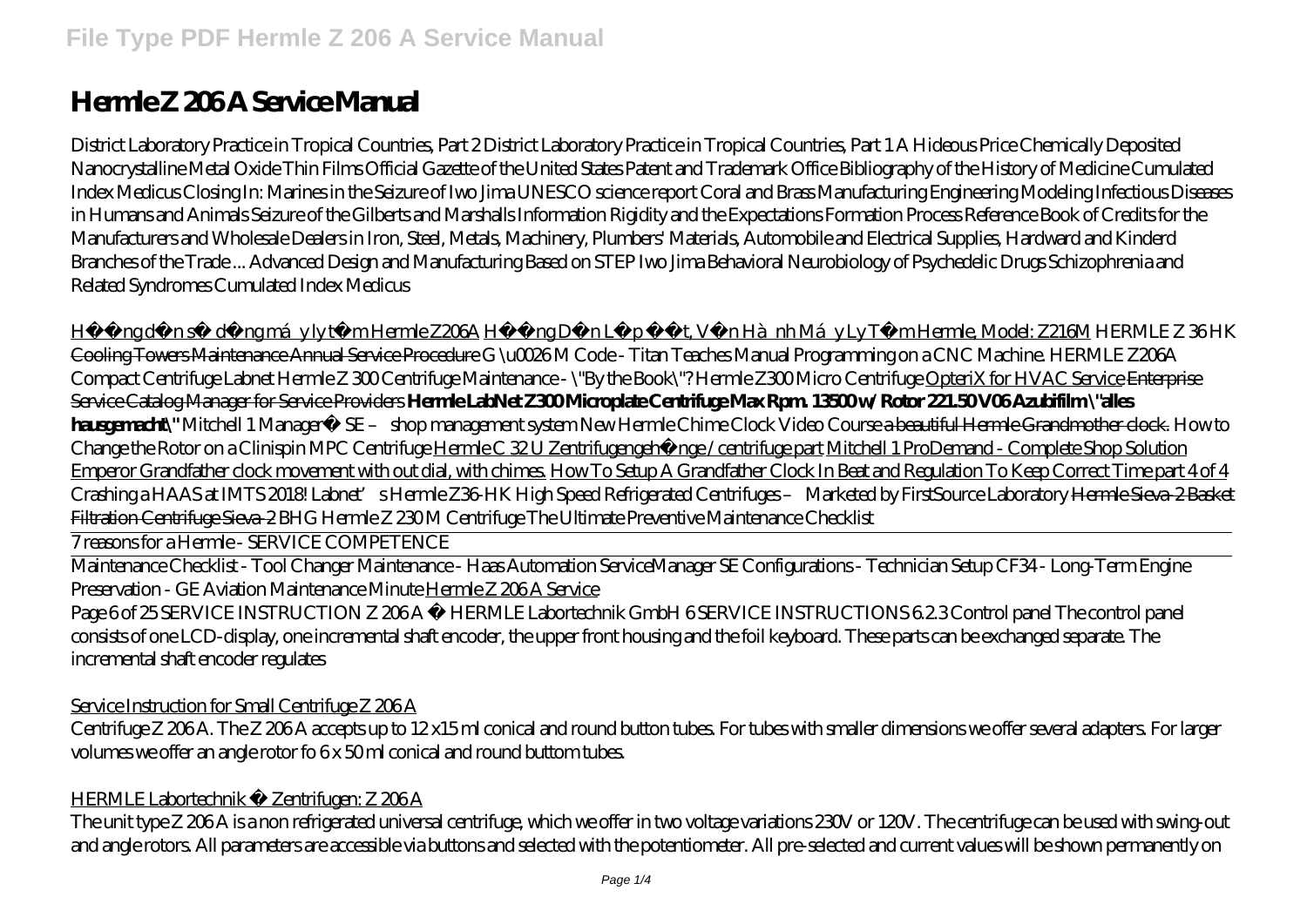# the LCD-display.

# Operating Manual for Small Centrifuge Z 206 A

The Z 206 A accepts up to 12 x15 ml conical and round button tubes. For tubes with smaller dimensions we offer several adapters. For larger volumes we offer an angle rotor fo 6x 50 ml conical and round buttom tubes.

## HERMLE - Z 206A

View and Download Hermle Z 206 A instruction manual online. Compact Centrifuge. Z 206 A laboratory equipment pdf manual download.

## HERMLE Z 206 A INSTRUCTION MANUAL Pdf Download | ManualsLib

Service; Contact form; Direction; Quick Start Guide HERMLE Z 206A. Deutsch English; Bulgaria Denmark; France Greece: Italy: Latvia: Lithunia: Netherlands: Norway: Poland: Portugal: Romania: Slovakia: Slovenia: Spain: Sweden: Hungary . HERMLE Labortechnik GmbH · Siemensstr. 25 · D-78564 Wehingen · Phone +  $49(0)$  7426 - 9622 - 11 · Fax + 49...

## Quick Start Guide HERMLE Z 206 A - HERMLE Labortechnik

Hermle Z 206 A Service Manual This is likewise one of the factors by obtaining the soft documents of this hermle z 206 a service manual by online. You might not require more time to spend to go to the ebook creation as skillfully as search for them. In some cases, you likewise accomplish not discover the revelation hermle z 206 a service manual ...

# Hermle Z 206 A Service Manual - web-server-04.peakadx.com

• The HERMLE Z 206 A is not explosion-proof and must therefore not be operated in explosion- endangered areas or locations. During centrifugation, it is prohibited to stay within the safety zone of ... Your service department PO Box 841, Woodbridge, NJ Ph: 732-417-0700 Labnet International

# Z206 A INstruction Manual - Labnet International

The Z206-A Compact Centrifuge is suitable for a variety of applications inside both the clinical and research setting. Three angle rotor options are available permitting use with all common tube sizes from 0.2ml to 50ml.

## Z206-A - hermle

Centrifuge Z 207 A. The compact centrifuge Z 207 A is ideal for medical practices and laboratories with a small number of samples. It comes with an angle rotor, which can load up to 8x 15 ml tubes and reaches a max. speed of 6,800 rpm and accordingly 4,445 x g!

## HERMLE Labortechnik · Zentrifugen: Z 207 A

Hermle Manuals; Laboratory Equipment; Z 206A; Hermle Z 206A Manuals Manuals and User Guides for Hermle Z 206A. We have 2 Hermle Z 206A manuals available for free PDF download: Operating Manual, Instruction Manual Page 2/4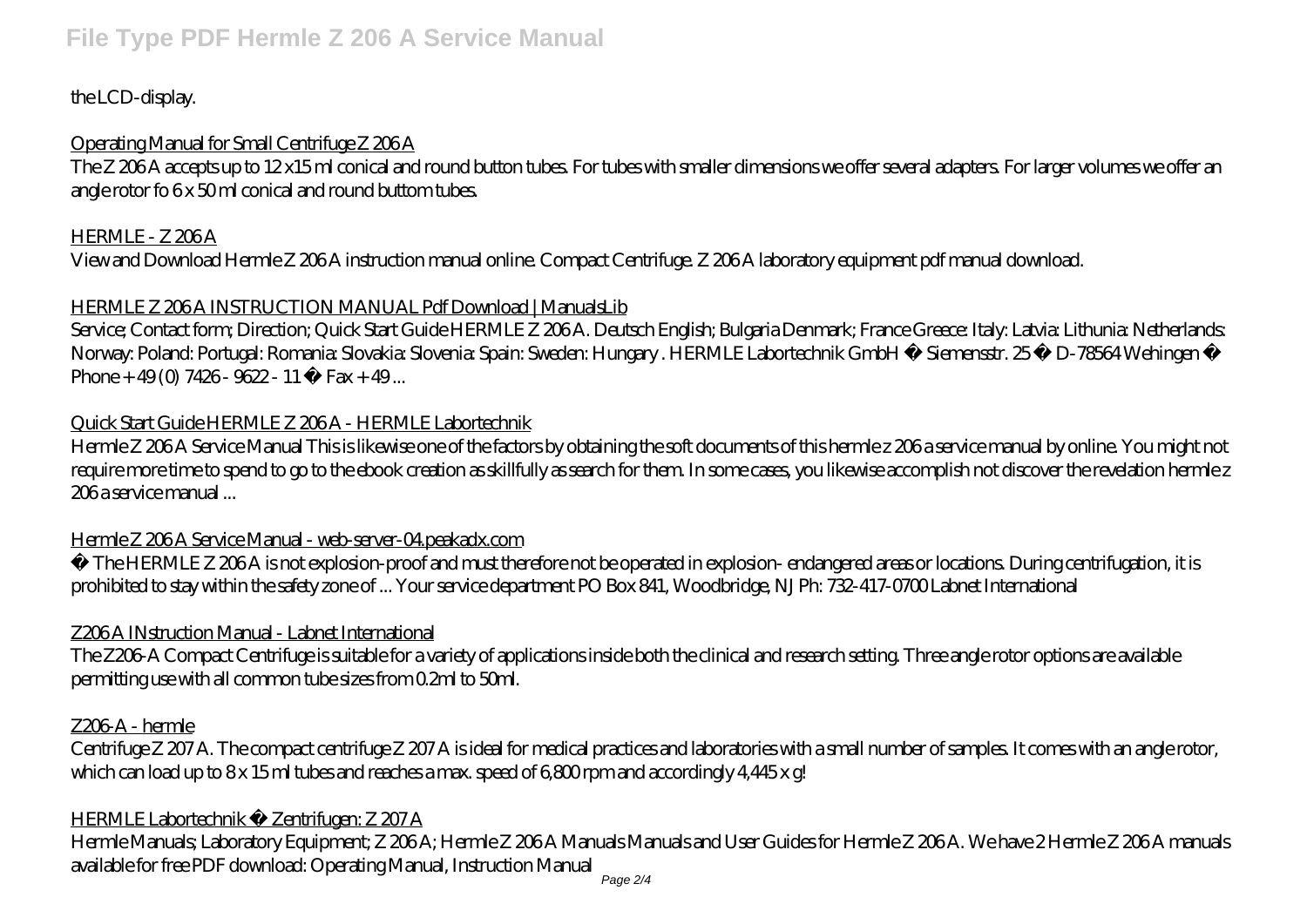### Hermle Z 206A Manuals

PRODUCT DESCRIPTION 1.64 Declaration of ATEX (94/9/EG) The HERMLE Z 206A is not "explosion-proof" and must therefore not be operated in explosion- endangered areas or locations. During centrifugation, it is prohibited to stay within the safety zone of 30 cm/12in around the centrifuge or deposit hazardous substances, within this area.

#### HERMLE Z 206 A OPERATING MANUAL Pdf Download.

The Z 206 A accepts up to 12 x 15ml conical and round bottom tubes. For tubes with smaller dimensions we offer several adapters. For larger volumes we offer an angle rotor for 6 x 50ml conical and round bottom tubes. Microprocessor with LCD display Electrical lid lock Pre-selection of the rotor type Active imbalanceidentification and cut off

#### Compact centrifuge Z 206A | Lab Unlimited UK

Centrifuge Z 207 H. Due to its compact design, the Hematocrit Centrifuge Z 207 H is even in the smallest laboratory applicable. It is used for quick and easy determination of the erythrocyte content in the blood (hematocrit level). In a very short time, up the 24 capillary tubes can be accelerated to 16,058 xg.

### HERMLE Labortechnik · Zentrifugen: Z 207 H

Description The Z206-A Compact Centrifuge is suitable for a variety of applications inside both the clinical and research setting. Three angle rotor options are available permitting use with all common tube sizes from 0.2mL to 50mL.

## Hermle Z206A Compact Centrifuge

Hermle Z 306 Pdf User Manuals. View online or download Hermle Z 306 Service Manual

#### Hermle Z 306 Manuals | ManualsLib

EN 61010-2-020. • The HERMLE Z 326, is "non-explosion proof" and must not be operated in explosion- endangered areas or locations. Centrifugation of flammable, explosive, radioactive, or such substances, which chemically react with high energy, is strictly prohibited. If used in such environment, this is at the users own expense.

#### HERMLE Z 326 OPERATING MANUAL Pdf Download | ManualsLib

Hermle Table centrifuge/small centrifuge Z 206 A. 200-6000rpm. RZB max. 4185 xg. Timer up to max. 99 hours 59 minutes. Microprocessor control. LCD display for setpoint / actual values. Imbalance detection. With angular rotor 221.54 V01 for 12x15 mL. Factory warranty. Alternatively also available with rotor for 6x50 mL or 18x 1.5/2.0 mL on request.